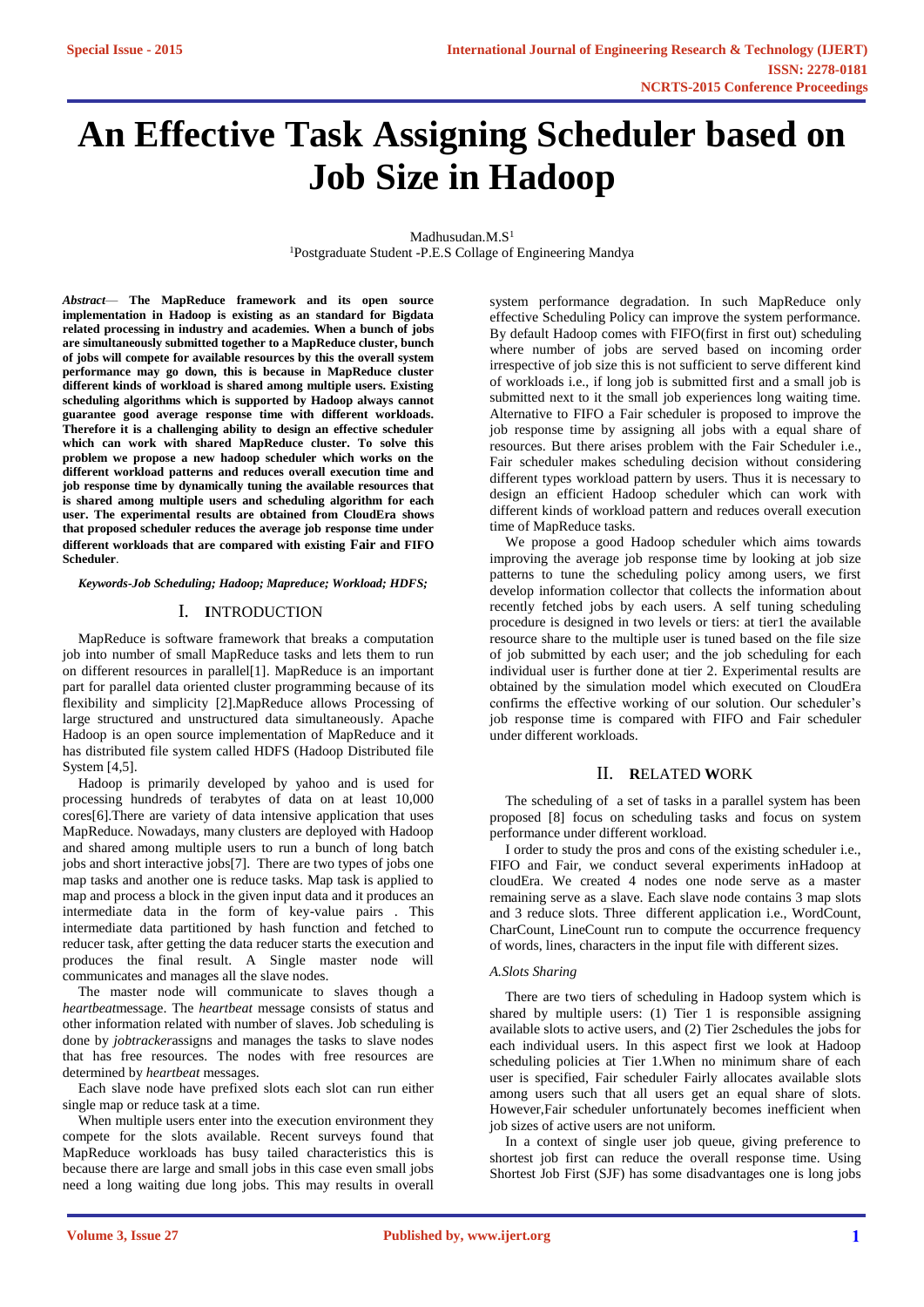may be starved in this SJF, SJF lacks flexibility when certain level of priority between users is required. However precise job size prediction before execution is required in SJF, which is not much easy to achieve. The sharing based scheduling can easily solve the starvation problem between users for example, setting up minimal shares for users. Allowing all users to run their application simultaneously also helps to improve the job size prediction accuracy in Hadoop system.

Information obtained by this studies and the analysis processor sharing between multiple users in , we evaluate the share policies in Hadoop systems. It is difficult to find out an optimal sharing policy within a dynamic environment where each user workload pattern may change time to time.Therefore we planned to assign the slot based on current average job size of users and dynamically tune the share over time based on workload patterns.

#### *B. Scheduling*

In this section we describe the two scheduling policy works at Tier 2, i.e., allocating slots to the jobs from same user. The execution time in enterprise workloads may vary from seconds to hours. Average job response time with FIFO scheduling may increase as the small jobs remains behind lager ones and waits for long time to get its turn, this may cause the small job to experience the Starvation. Where as in Fair Scheduler this problem is solved by giving equal slots based on job size. When job size has large Variations, i.e., coefficient of variation CV>1,Fair gets Performance than FIFO, But this performance decreases when CV<1.

To verify this observation, we conduct experiments in our Hadoopby running WordCount applications under three different job size distributions: (1) input files have the same size with  $CV =$ 0; (2) input file sizes are exponentially distributed with  $CV = 1$ ; and (3) input file sizes are highly variable with  $CV = 2$ . As shown in Table 1, when input file sizes are exponentially distributed, both FIFO and Fair gets similar average job response times, while Fair significantly reduce the average job response times under the case of high variance but loses its superior when all files have similar sizes.

Average job response times under FIFO and Fair

(sec)

Time

Response

Job

 $\overline{80}$ 



Fair  $\begin{array}{|c|c|c|c|c|c|}\n\hline\n\text{Fair} & \text{so} & \text{and} & \text{so} \n\end{array}$ 

The response times of each job in the three experiments with different job size distributions are also plotted in Figure 1. We noticed that when the job sizes are similar, most of jobs gets shorter response times under FIFO than under Fair, show in Figure 1(a). However, as the variation of job sizes increases, i.e.,  $CV > 1$ , the percentage of jobs which are finished more quickly under Fair increases as well, which thus allows Fair to achieve better average job response time. These results further confirm that the relative performance between two scheduling policies depends on the job size distribution. Clearly, the response time of each individual job is mainly related to that particular job's size under Fair scheduling policy. On the other hand, under the FIFO policy, each job's response time may be affected by other jobs which were submitted earlier. FIFO allows most of the jobs to experience faster response times when the job sizes are similar; while most jobs are finished faster under Fair when jobs have variable sizes.

## III. **A**RCHITECHTURE AND **A**LGORITHEM

We propose an adaptive scheduling algorithm which works on workload information and dynamically Tune the scheduling schemes to improve efficiency in terms of job response time.



0 0 0 2 4 6 8 10 12 14 16 18 20 2 4 6 8 10 12 14 16 18 20 2 4 6 8 10 12 14 16 18 20 10 12 14 16 18 20<br>
10 12 14 16 18 20<br>
10 12 14 Job ID<br>
10 10 14 Job ID Fig. 1.Response times of each WordCount job under FIFO andFairwhen the input file sizes have differentCV The architecture adaptive scheduler is shown is in Fig.2. The

Effective scheduler consists of three parts:

- 1. Information collector: This gathers the workload information form user, monitors the execution of each job and task.
- 2. Tier1: Scheduling among multiple user which allocates slots to users based on their workload.
- 3. Tier 2: Tunes the scheduling for each user based on job size.

## *A.Information Collector*

To Design an effective scheduling algorithm the job size and patterns of it must considered. So, a light weight information

collector is used to get the information of jobs and user. This information is updated when each job is bifurcated as map and reduce tasks.

In Effective scheduler, the important is workloadinformation that needs to be collected for each user u<sup>i</sup> includes itsaverage task execution time $t_i^m$ (and  $t_i^r$ ), average size.

# **Algorithm 1** Effective scheduler

- 1. When user  $i$  submit a new job
- a. Job size  $S_i$  is estimated for user *i*. b. Slot share is modified among users, alg.2
- c. Job Scheduling is tuned for user  $i$ , alg. 3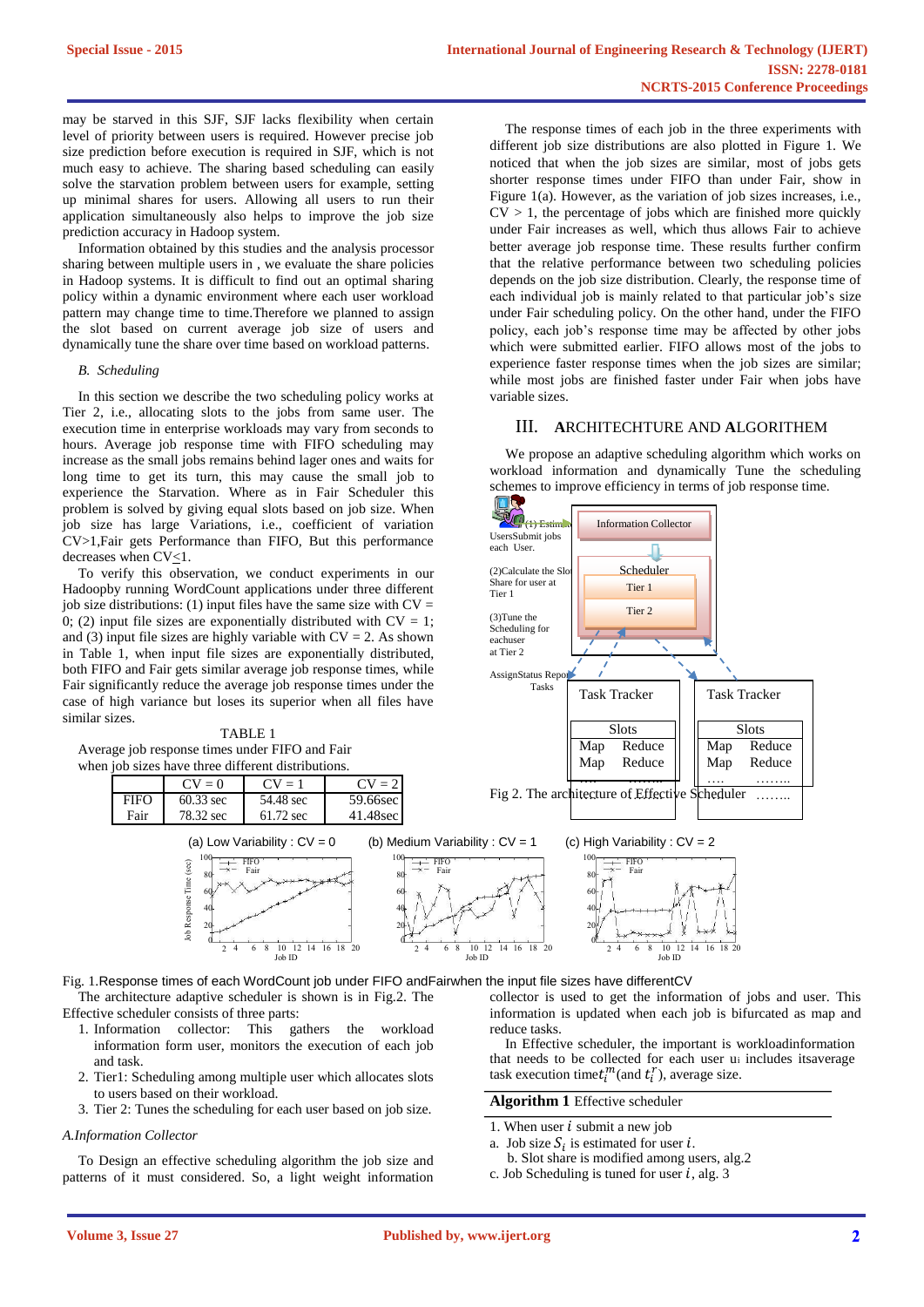2. When job *j* is of task is finished Execution time  $t_{i,j}$  is updated. 3. When  $j<sup>th</sup>$  jobof user $i$  finished average map reduce time is measured  $\vec{t}_{i,j}^m$ ,  $\vec{t}_{i,j}^r$ .

4. After Tuning the available free slots are allotted based of the tuned scheduling order.

Our Statistics are based on below formulas,

$$
s_{i,j} = t_{i,j}^m + t_{i,j}^r \t\t(1)
$$
  
\n
$$
S_i = S_i + (s_{i,j} - S_i)/j \t\t(2)
$$
  
\n
$$
v_i = v_i(s_{i,j} - S_i)^2 \t\t(1 - 1)/j \t\t(3)
$$
  
\n
$$
CV_i = \sqrt{v_i / j / S_i} \t\t(4)
$$
  
\n
$$
SU_i = SU_i^* \t\t( \propto U \tcdot \frac{\frac{1}{S_i}}{\sum_{i=1}^u \frac{1}{S_i^*}} + 1 - \alpha \t\t(5)
$$

Wheres<sub>i,j</sub> denotes size of  $j^{\text{th}}$  job completed of user u<sub>i</sub>,  $t_{i,j}^m$ (respected $t_{i,j}^r$ ) represents the measured average map (respected reduce) task execution time of  $j_{i,j}$  means the measured map (resp. reduce) task number of the  $j_{i,j}$ . A job's sizes<sub>i,j</sub> is defined as the summation of the execution times of all tasks of the job, which is independent on the level of task concurrency during the execution. The estimation of a job's size uses the previous tasks execution times of the job based on a well accepted assumption that the same type of tasks (either map or reduce tasks) of the same job have similar execution times. Additionally,  $v_i = j$ denotesthe variance of job sizes and are both initializedas 0 and updated each time when a new job is finished and its information is collected.

The data structure used to collect user's information that includes user ID, number of submitted by the user, map/reduce task execution times, average and variance of job sizes, and the last update time for detecting inactive users. The memory space used for each user is 26 bytes and our proposed system requires a total memory space of 130 bytes when 5 users are taken in our experiments. This is a overhead for regular MapReduce clusters. To further reduce the space overhead, proposed system timely checks the inactive user records if a user has not submitted any jobs in 5 minutes. The average task execution time of each active jobis recorded in another data structure, e.g., JobInfo used by Fair. JobInfo is used to store information such as number of running tasks for each active job, which is created when a job is submitted and after execution job is deleted.

## *B. Tier 1*

This section tells about algorithm used for scheduling between number of users. The main goal is decide the number of slots allocate the slots to active user. MapReduce consists of two kinds of slots map and reduce slots. We have designed two algorithm, one for allocating map slots and another one to allocate reduce slots.

Assigning slots equally cannot give better result. So, we proposed a new scheduler which adaptively allocates slots shares among all users. Consider an example where two users, if their job ratio is equal to 1:2, then number of allotted to user1 will be twice that of user2. Consequently our scheduler give higher priority to smaller jobs, results in shorter response time.

One serious problem that has to be addressed is how to exactly measure the execution time of map or reduce task that are waiting or running currently. In hadoop it is not possible to get the exact processing time of job before the job is completely executed. We can predict the execution time of job in hadoop as discussed in earlier section.

The Resulting share slot need not to be equal to the actual share slot assignment between users. After redistribution which user can get the available slots as shown step 4 in the below

| algorithm. |
|------------|
|            |

| <b>Algorithm 2</b> Tier 1: Slot Share Allocation to users |  |  |  |
|-----------------------------------------------------------|--|--|--|
| for each user $u_i$ do                                    |  |  |  |
| Update the slot share details of users $SUi$ using Eq.6;  |  |  |  |
| for user $i$ 's $j$ <sup>th</sup> job do                  |  |  |  |
| <b>if</b> $j_{i,j}$ is submitted first <b>then</b>        |  |  |  |
| $SI_{i,j} = SU_i;$                                        |  |  |  |
| else                                                      |  |  |  |
| $SJ_{i,j}=0;$                                             |  |  |  |

As shown in above algorithm in first step after arriving a new job, Effective scheduler updates the job size of that user and adaptively adjusts slot share( $SU<sub>i</sub>$ ) among all users using Eq.5 where  $SU_i$  represents the estimated slot share that will be assigned to the users.

The Effective scheduler sorts the user in descending order with redistributed slots. The scheduler will dispatch the job towards the slots after assigning slots. When the free slots are available with new order then that free slots can be allotted to users waiting.

#### *C. Tier 2*

The Design principal in our proposed system after adjusting share slots among multiple users dynamically tunes among each individual user jobs by observing at each individual user job details. This tier look into the available resources and equally distributes it among shared resources and it avoids small jobs waiting behind large ones i.e., it gives priority to shortest job first and then looks for the longest job.

| <b>Algorithm 3</b> Tier 2: Dynamically tuning the scheduling |  |  |  |  |
|--------------------------------------------------------------|--|--|--|--|
| for each user                                                |  |  |  |  |
| for each user $u_i$ do                                       |  |  |  |  |
| <b>if</b> user $u_i$ is active <b>then</b>                   |  |  |  |  |
| find $CV_i^*$ current jobs                                   |  |  |  |  |
| if $CV_i^*$ < 1 and $CV_i$ < 1 then                          |  |  |  |  |
| Scheduling is based on job submission;                       |  |  |  |  |
| $\textbf{if}CV_i^* > 1$ and $CV_i > 1$ then                  |  |  |  |  |
| slots are equally allotted among jobs;                       |  |  |  |  |
| clear the previous information and start execution           |  |  |  |  |
| from beginning.                                              |  |  |  |  |
|                                                              |  |  |  |  |

The above considers the  $CV$  of job sizes, i.e., map plus reduce size, of each user to find out which scheme should be used to allocate the free slots to jobs from that user. To improve the accuracy, we combine the job size information and the estimated size of running and waiting jobs in system.  $CV_i$  of currently finished jobs sizes of user  $i$  is provided directly by the history information collector, and  $CV_i$  of waiting and running jobs' sizes is calculated based on the estimated job sizes. When the two values of a user are both smaller than 1, the proposed scheme schedules the current jobs in that user's in the order of their submission times, otherwise the user level scheduler will equally assign slots among jobs. The previous information will be cleared and a new collection window will start at this time.

## IV. **M**ODEL **D**ESCRIPTION

In this section, we introduce a queuing model Which is designed to embed theHadoop system. The main purpose of this model is to compare withnumerousHadoop scheduling schemes, and give best proof result to our new approach. This model does not include all the details of the complex Hadoop system, but provide a generalized guideline to users .

**Sm Map Slots**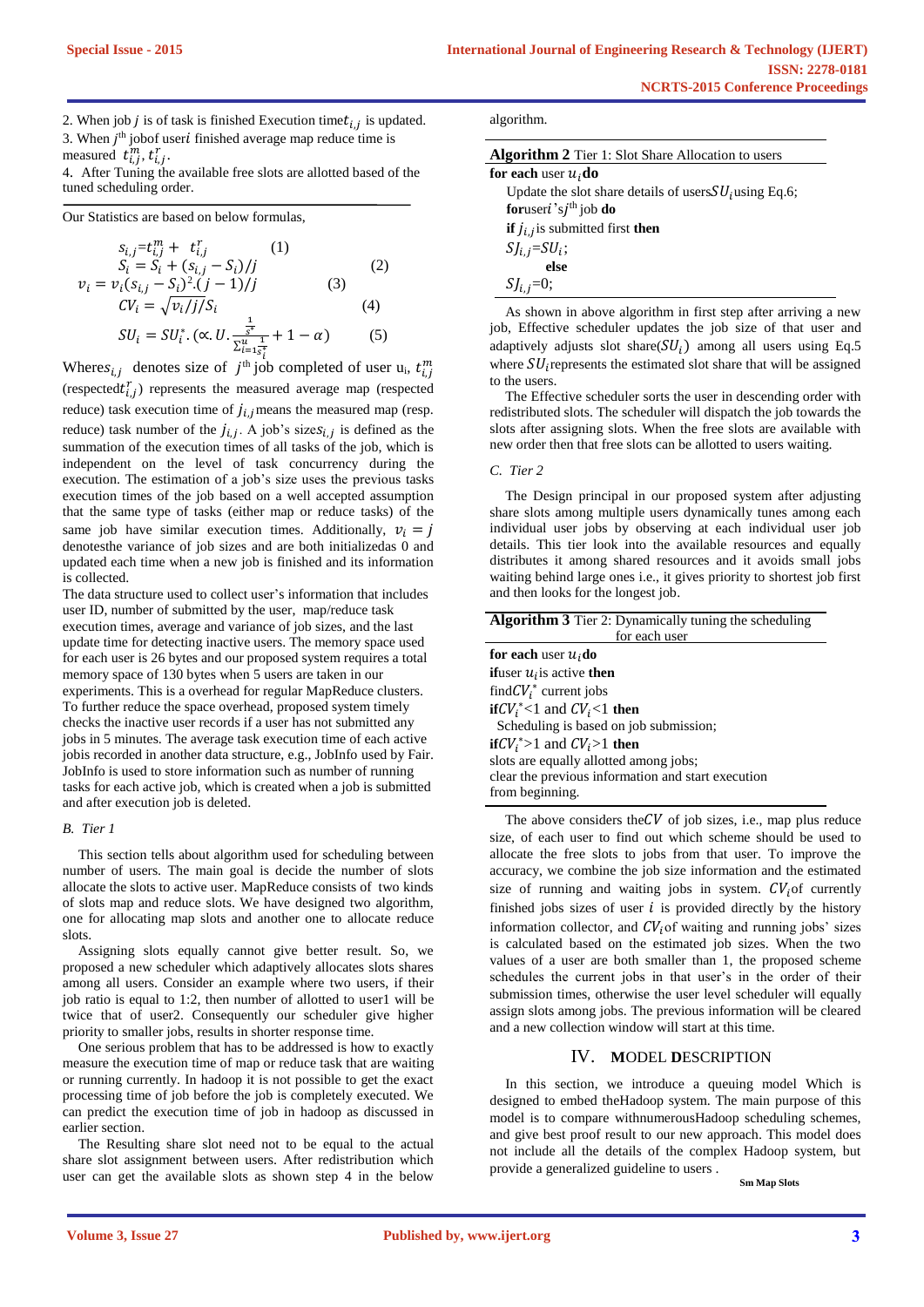

Fig. 3.Design of the HadoopMapReduce cluster simulator.

The model shown in Fig.  $3$  consists of two queues for map tasks  $(Q_m)$  and reduce tasks  $(Q_r)$ , respectively. Once a job is submitted, tasks will be inserted into  $Q_m$  through the map task dispatcher and then it is reduced and inserted to reduce queue( $Q_r$ ) through reduce dispatcher.

An very important feature of MapReduce is jobs need to be considered in the model is the dependency between map and reduce tasks. In a Hadoop cluster, there is a Key which decides when a job could start its reduce tasks. By default, this parameter is set as 5%, which shows that the first reduce task can be started when 5% of the map tasks are committed. However, Studies [14] found that this setting would lead to poor performance under the

Fair scheduling scheme and proposed to launch reduce tasks gradually according to the progress ofmap phase. We further found that delaying the launch time of reduce tasks, can improve the performance of the Fair and the other slots sharing based schedulers. However, this is not a necessary assume in the model.

When compared to the complex design of a MapReduce system, the simulator built based on this model is a muchsimplified tool. Our aim is design a queue that can quikly adopt any scheduling. Point of the simulation model is to record the reactions of different scheduling policies on the job response time under different conditions. Therefore, the model we designed mainly simulates this key feature, i.e., how to share slots, without capturing the low-level details of a MapReduce system, such as communication costs, locality of data, and fault-tolerant mechanism.

## **V. E**VALUATION

Here we present the performance evolution of our proposed scheduler which mainly targets on how to improve efficiency of Hadoop system under different workloads.

#### *A.Simulation Results*

Initially we test Effective scheduler with the simulation



Fig. 4. Average job response times of (a) two users, (b) user 1, and (c) user 2 under three different scheduling policies and different job size distribution settings. The relative improvement with respect to Fair is also plotted on each bar of LsPS.



Fig. 5. Average job response times of (a) two users, (b) user 1, and (c) user 2 under different scheduling policies and different job interarrival time distributions. The relative job size ratio of two users is 1:5.

model shown in previous section which is emulated with existing Hadoop system. We use a trace driven simulation model to evaluate the performance of proposed scheduler to improve it in terms of average response time, we use this on the top of the model. Later the performance of the scheduler can be improved by implementing it on a CloudEraHadoop cluster.

We have configured number of map reduce slots in the clusters in the simulation model. We have U users i.e.  $\{u_1, u_2, \ldots, u_i, \ldots, u_U\}$ this users get the slots after submitting their jobs to the system. Each user specification like jobId, inter arrival time, job size etc are recorded. Each hadoop job scheduled is determined with number of map tasks and respective reduce tasks during the execution.

We consider different workloads to calculate average job response time and execution time. Here we consider busy workload, intermediate workload and normal workload.

We consider three simple cases where the available cluster is shared with two users and with multiple clusters. We consider different job size in first case, different job arrival pattern in case two.

#### *A.1 Case 1: Different job size with two users*

Here we consider two users  $u1$  and  $u2$ simultaneously submit their Hadoop jobs to the system. We evaluate this Hadoop jobs with existing FIFO and Fair scheduler with *job size patterns* we consider different job size patterns with user  $u_1$  and  $u_2$ . We consider scheduler performance with different jobs and same job size with two users. number of scheduling policies. Job response is measured

from when job a particular job is submitted and arrived to the job tracker till it is assigned to map reduce. We noted

Figure 4 shows the job response time of both users under that